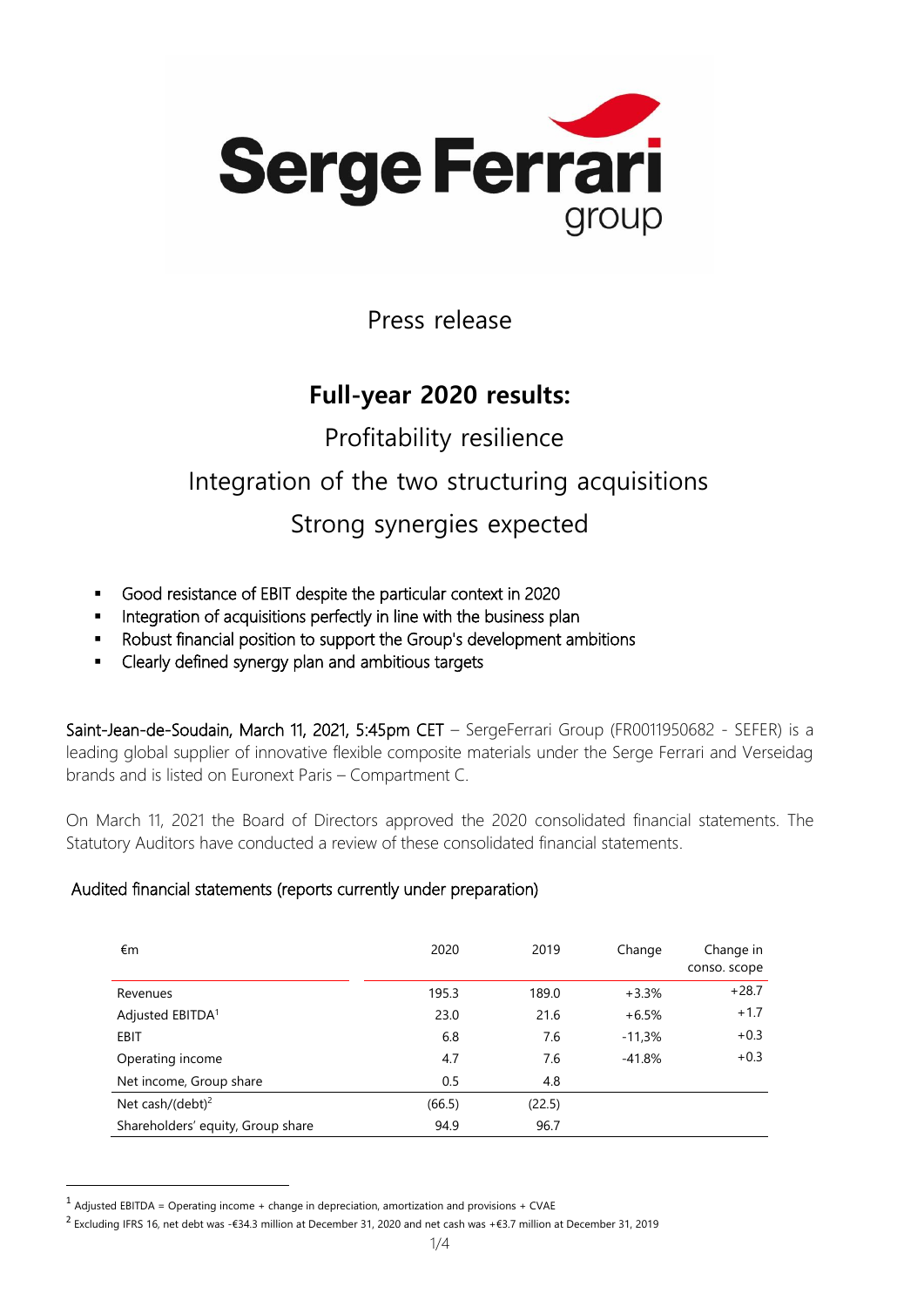Sébastien Ferrari, SergeFerrari Group Chairman and CEO, commented: "*The Group demonstrated its flexibility and responsiveness in 2020 despite the brutal impact of adverse events: besides the lockdown measures and forced shutdowns that affected some of our customers, the Group also resolved the late 2019 industrial incident, which had left it without its main production line for two months. The adaptive and costcutting measures implemented from March 2020 onwards enabled the Group to maintain profitability and focus on the initial integration processes for F.I.T Industrial Co Ltd in Taiwan and Verseidag-Indutex GmbH in Germany. Now that the sales forces have been merged and are already operational, 2021 will see the completion of the industrial integration of the various facilities. The synergies expected by the Group, which*  will begin to have a material impact in 2022, will further consolidate the Group's leading position in its four *strategic markets."*

#### SergeFerrari Group profitability maintained

Refocused on its 4 strategic markets - Tensile Architecture, Modular Structures, Solar Protection, and Furniture/Marine - SergeFerrari Group posted 2020 revenues of €195.3 million, up 3.3% at current consolidation scope and exchange rates. Revenues excluding the impact of the F.I.T and Verseidag-Indutex acquisitions were down 11% year on year. These annual variations saw contrasting half-year trends, with sales down by over 21% in the first half due to the two major events (La Tour du Pin incident and first lockdown) which were effectively managed, allowing a return to a more normal situation in the second half of the year. This swift recovery in business demonstrates the Group's capacity for resilience and the responsiveness of its industrial organization. The latter is also illustrated by the launch of a new product, Agivir, an anti-virus membrane effective against COVID-19 and designed primarily for use in crowded public places.

Amid these heckled circumstances, the Group maintained its strategic course by completing two transformative acquisitions with the acquisition of a 55% stake in the capital of F.I.T, a Taiwanese company that designs, manufactures and distributes high-tech non-combustible materials, and the acquisition of Verseidag-Indutex, world leader in PTFE glass materials, from Jagenberg Group. These two operations will strengthen SergeFerrari Group's positioning on three of its priority markets, Tensile Architecture (F.I.T and Verseidag), Modular Structures, and Solar Protection (Verseidag).

Thanks to its flexible cost structure, SergeFerrari Group managed to reduce the impact of external factors on profitability by increasing operating leverage. Adjusted EBITDA was up 6.5% at current consolidation scope and exchange rates and virtually flat at constant consolidation scope and exchange rates. Operating income was impacted by the integration expenses and costs of the two acquisitions ( $E3.1$  million) and amounted to €4.7 million versus €7.6 million in 2019. The Group posted a positive net income (€0.5 million) despite the increase in cost of debt as a result of the financing arrangements set up for the acquisitions and the inclusion of these companies' debt in the consolidated financial statements, as well as an adverse currency effect from several currencies (Turkish lira, Indian rupee, Brazilian real).

## Group financial position secured through financing strategy

To finance these acquisitions and refinance existing loans maturing in July 2021 in addition to Verseidag-Indutex debt, SergeFerrari Group has contracted new medium to long-term financing arrangements for a total of €105 million, €64.5 million of which has already been drawn. The Group issued a new €30 million Euro PP bond to replace the Euro PP 2015 issue, repaid in advance, plus bank loans totaling €75 million. Loans confirmed but not drawn as of December 31, 2020 will allow the Group to refund its acquisitions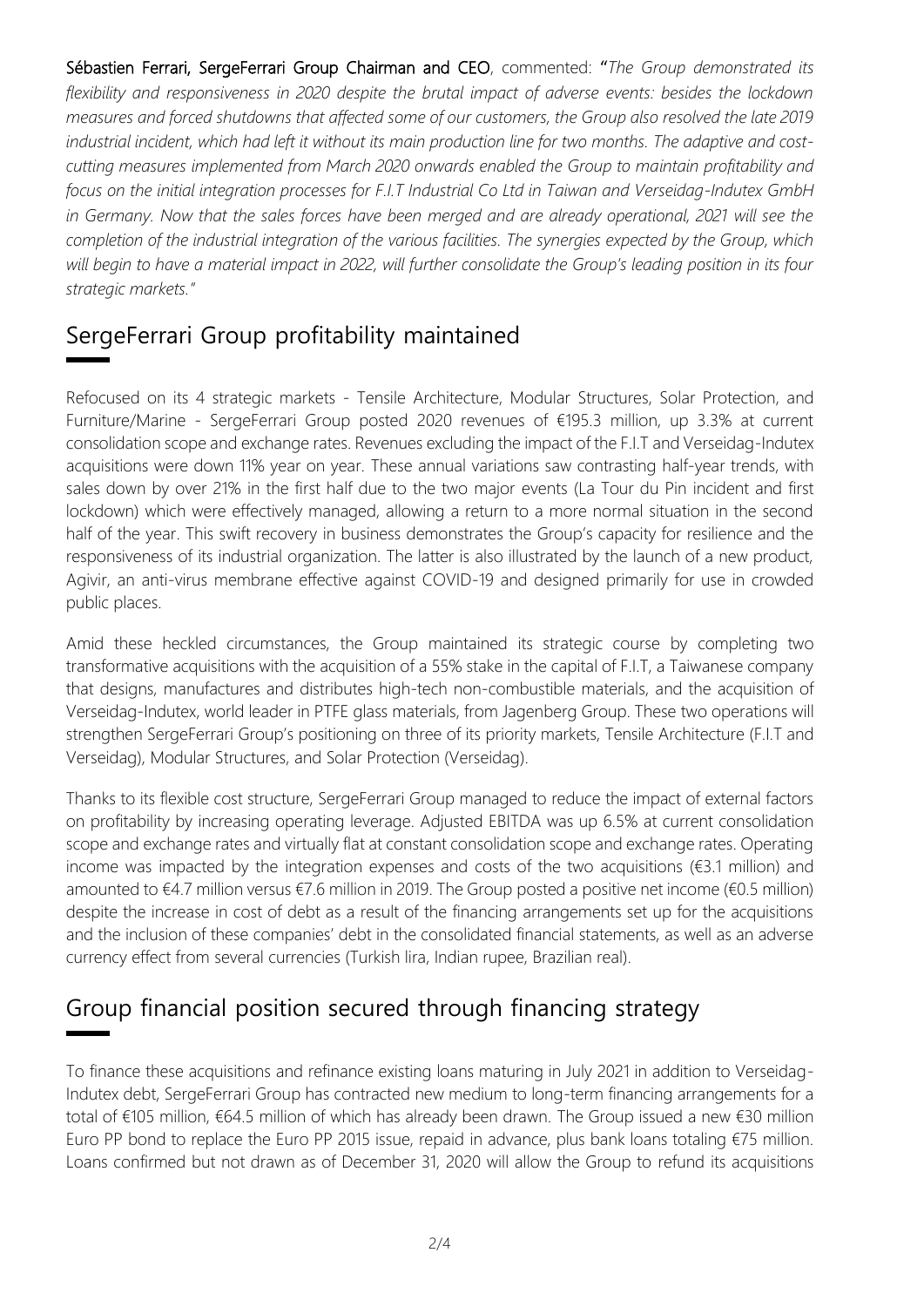while maintaining the financial resources necessary for its investments and general requirements in strict compliance with its covenants $3$ .

## New Group commercial and industrial synergy plan and outlook

SergeFerrari Group, in order to take full advantage of the Verseidag and F.I.T acquisitions, is rolling out a synergy plan focused on two main areas:

- **EXE** Activating sales leverage and spreading newly acquired expertise among the Group's offerings;
- **■** Industrial optimization.

Activating sales leverage means increasing the efficiency of marketing expenditure so that margins rise faster than costs. Deployment of the F.I.T and Verseidag product offerings will be boosted by the SergeFerrari network. As such, under the supervision of the regional manager, each sales agent will be responsible for a double brand portfolio.

Meanwhile, the Group plans to step up its industrial transformation in order to streamline production resources and implement a satisfactory production plan across all locations. For example, the Eglisau plant in Switzerland will refocus on its main area of expertise by readjusting its capacities to transfer a part of its operations to Krefeld in Germany able to integrate them without additional investment.

As a result of these measures, SergeFerrari Group intends to generate significant commercial and industrial synergies net of implementation costs by 2024, representing around 3% of current sales including Verseidag and F.I.T in a full year.

Over the medium term, capitalizing on the successful refocus on the four core markets, SergeFerrari Group is targeting consolidated revenues of €300 million. In view of the synergy plan, increased operating leverage and continued tight cost control, the Group also aims to achieve earnings growth higher than revenue growth.

## Annual General Meeting

At the General Meeting scheduled for May 19, 2021, the Group will request shareholder for the whole of 2020 earnings to be posted to reserves and that no dividend will be paid in respect of the year.

#### Calendar

- Publication of Q1 2021 revenues on Tuesday, April 27, 2021 after market close
- Annual General Meeting: Wednesday, May 19, 2021 at 5:00pm CET

<sup>&</sup>lt;sup>3</sup> The net debt covenant is calculated excluding the impact of IFRS 16 and amounts to €34.3m for the year